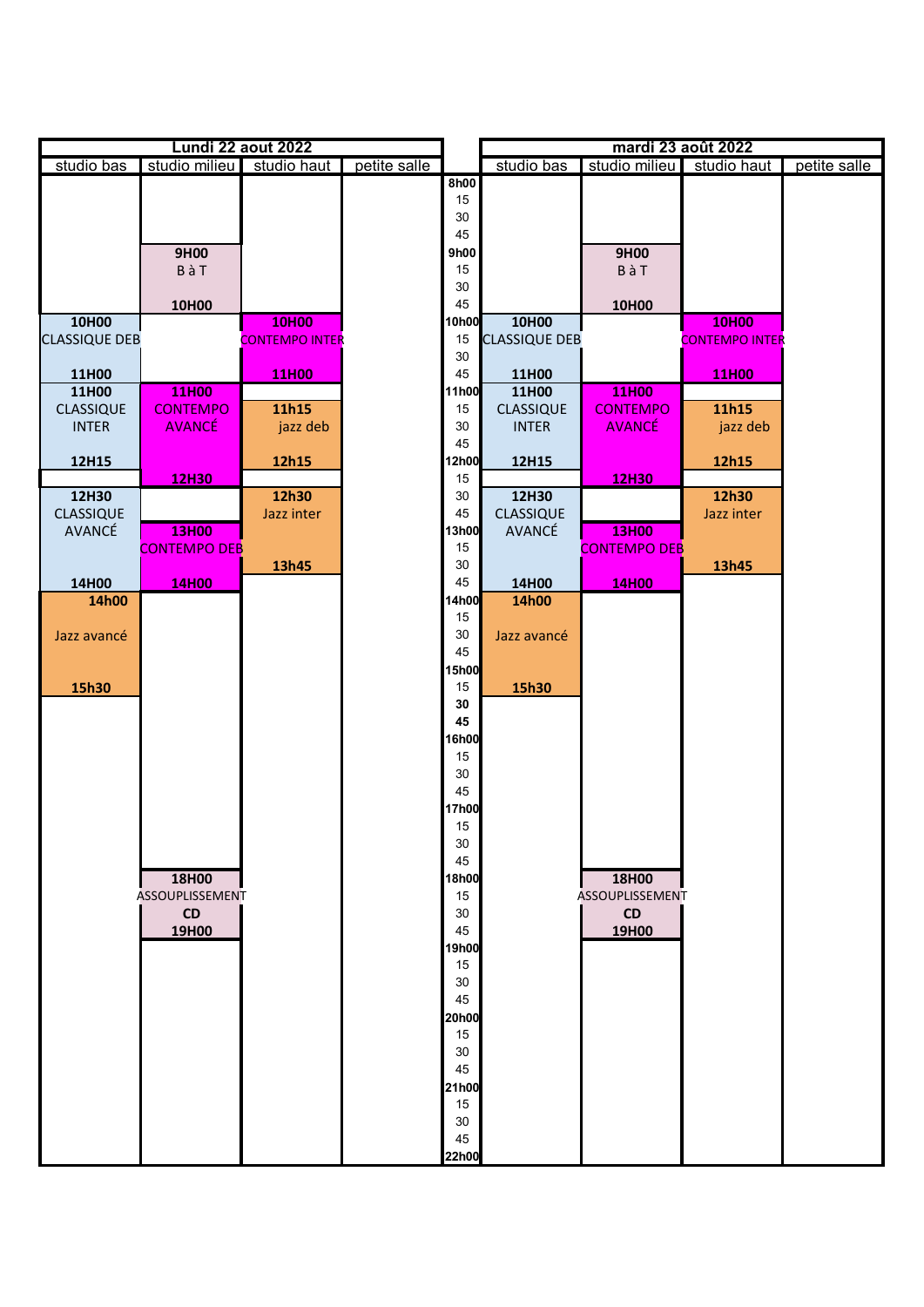| mercredi 24 août 2022 |                     |                       |              | jeudi 25 aout 2022 |                      |                     |                       |              |
|-----------------------|---------------------|-----------------------|--------------|--------------------|----------------------|---------------------|-----------------------|--------------|
| studio bas            | studio milieu       | studio haut           | petite salle |                    | studio bas           | studio milieu       | studio haut           | petite salle |
|                       |                     |                       |              | 8h00               |                      |                     |                       |              |
|                       |                     |                       |              | 15                 |                      |                     |                       |              |
|                       |                     |                       |              | $30\,$             |                      |                     |                       |              |
|                       |                     |                       |              | 45                 |                      |                     |                       |              |
|                       | 9H00                |                       |              | 9h00<br>15         |                      | 9H00                |                       |              |
|                       | BàT                 |                       |              | 30                 |                      | BàT                 |                       |              |
|                       | 10H00               |                       |              | 45                 |                      | 10H00               |                       |              |
| 10H00                 |                     | 10H00                 |              | 10h00              | 10H00                |                     | 10H00                 |              |
| <b>CLASSIQUE DEB</b>  |                     | <b>CONTEMPO INTER</b> |              | 15                 | <b>CLASSIQUE DEB</b> |                     | <b>CONTEMPO INTER</b> |              |
|                       |                     |                       |              | 30                 |                      |                     |                       |              |
| 11H00                 |                     | 11H00                 |              | 45                 | <b>11H00</b>         |                     | 11H00                 |              |
| 11H00                 | 11H00               |                       |              | 11h00              | 11H00                | 11H00               |                       |              |
| CLASSIQUE             | <b>CONTEMPO</b>     | 11h15                 |              | 15                 | <b>CLASSIQUE</b>     | <b>CONTEMPO</b>     | 11h15                 |              |
| <b>INTER</b>          | <b>AVANCÉ</b>       | jazz deb              |              | 30                 | <b>INTER</b>         | <b>AVANCÉ</b>       | jazz deb              |              |
|                       |                     |                       |              | 45                 |                      |                     |                       |              |
| 12H15                 |                     | 12h15                 |              | 12h00              | 12H15                |                     | 12h15                 |              |
| 12H30                 | 12H30               | 12h30                 |              | 15<br>30           | 12H30                | 12H30               | 12h30                 |              |
| <b>CLASSIQUE</b>      |                     | Jazz inter            |              | 45                 | <b>CLASSIQUE</b>     |                     | Jazz inter            |              |
| AVANCÉ                | 13H00               |                       |              | <b>13h00</b>       | AVANCÉ               | 13H00               |                       |              |
|                       | <b>CONTEMPO DEB</b> |                       |              | 15                 |                      | <b>CONTEMPO DEB</b> |                       |              |
|                       |                     | 13h45                 |              | 30                 |                      |                     | 13h45                 |              |
| 14H00                 | 14H00               |                       |              | 45                 | 14H00                | 14H00               |                       |              |
| 14h00                 |                     |                       |              | 14h00              | 14h00                |                     |                       |              |
|                       |                     |                       |              | 15                 |                      |                     |                       |              |
| Jazz avancé           |                     |                       |              | 30                 | Jazz avancé          |                     |                       |              |
|                       |                     |                       |              | 45                 |                      |                     |                       |              |
|                       |                     |                       |              | 15h00              |                      |                     |                       |              |
| 15h30                 |                     |                       |              | 15                 | 15h30                |                     |                       |              |
|                       |                     |                       |              | 30<br>45           |                      |                     |                       |              |
|                       |                     |                       |              | <b>16h00</b>       |                      |                     |                       |              |
|                       |                     |                       |              | 15                 |                      |                     |                       |              |
|                       |                     |                       |              | $30\,$             |                      |                     |                       |              |
|                       |                     |                       |              | 45                 |                      |                     |                       |              |
|                       |                     |                       |              | 17h00              |                      |                     |                       |              |
|                       |                     |                       |              | 15                 |                      |                     |                       |              |
|                       |                     |                       |              | 30                 |                      |                     |                       |              |
|                       |                     |                       |              | 45                 |                      |                     |                       |              |
|                       | 18H00               |                       |              | 18h00              |                      | 18H00               |                       |              |
|                       | ASSOUPLISSEMENT     |                       |              | 15                 |                      | ASSOUPLISSEMENT     |                       |              |
|                       | CD                  |                       |              | 30                 |                      | CD                  |                       |              |
|                       | 19H00               |                       |              | 45<br>19h00        |                      | 19H00               |                       |              |
|                       |                     |                       |              | 15                 |                      |                     |                       |              |
|                       |                     |                       |              | 30                 |                      |                     |                       |              |
|                       |                     |                       |              | 45                 |                      |                     |                       |              |
|                       |                     |                       |              | 20h00              |                      |                     |                       |              |
|                       |                     |                       |              | 15                 |                      |                     |                       |              |
|                       |                     |                       |              | 30                 |                      |                     |                       |              |
|                       |                     |                       |              | 45                 |                      |                     |                       |              |
|                       |                     |                       |              | 21h00              |                      |                     |                       |              |
|                       |                     |                       |              | 15                 |                      |                     |                       |              |
|                       |                     |                       |              | 30                 |                      |                     |                       |              |
|                       |                     |                       |              | 45                 |                      |                     |                       |              |
|                       |                     |                       |              | 22h00              |                      |                     |                       |              |